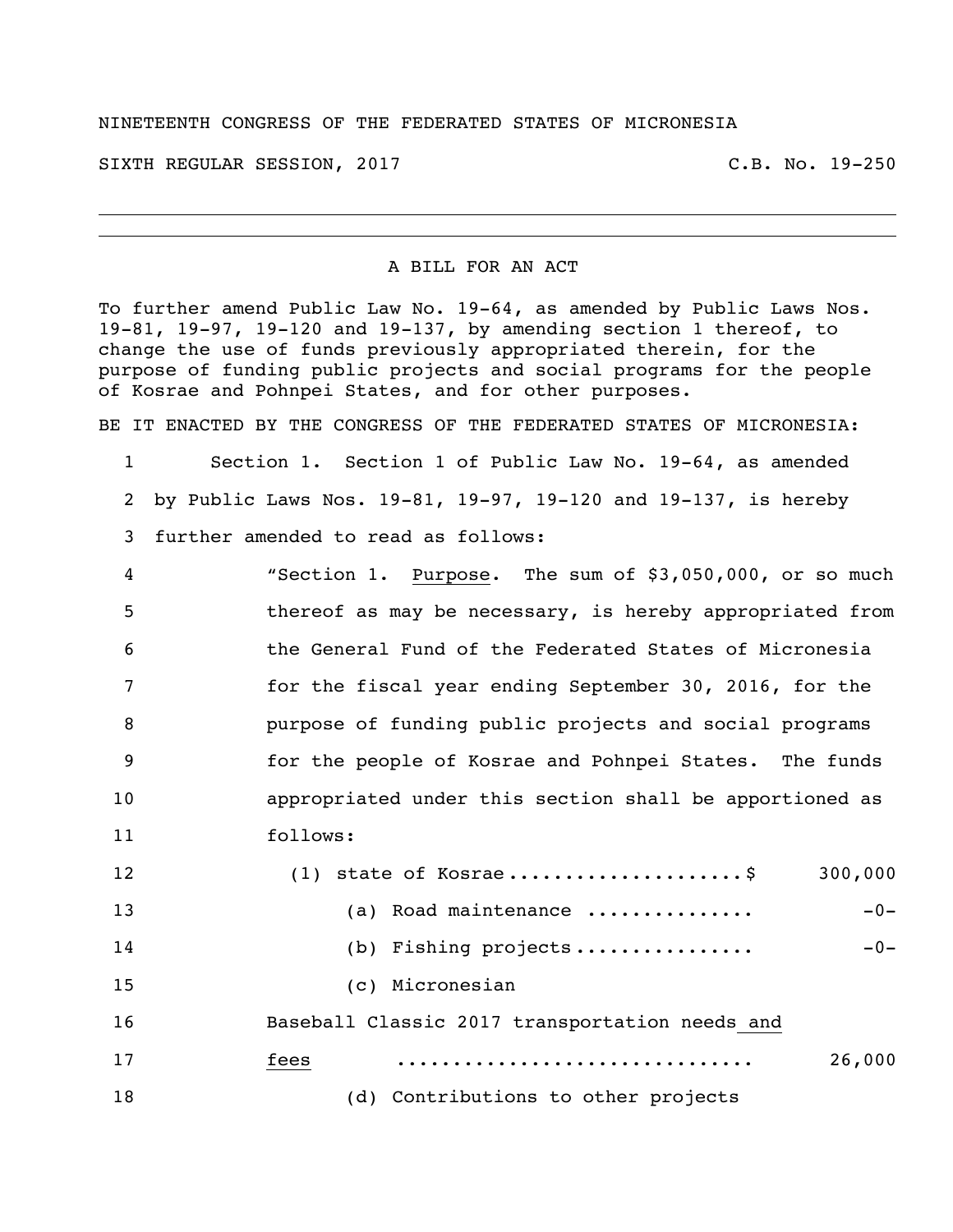C.B. No. 19-250

| $\mathbf{1}$   | activities, programs and events:                     |
|----------------|------------------------------------------------------|
| $\overline{2}$ | (i) B.A. Program for                                 |
| 3              | Kosraean Students \$<br>20,000                       |
| 4              | (ii) Contractual Services for Office                 |
| 5              | 20,000<br>Staff and Security Guards                  |
| 6              | (iii) Delegation Office Community                    |
| 7              | 20,000<br>Outreach and Advocacy Program              |
| 8              | (iv) Contribution to Kosraean                        |
| 9              | Association in Hawaii<br>20,000                      |
| 10             | (v) Contribution to Kosraean                         |
| 11             | Association in Guam<br>20,000                        |
| 12             | (vi) Hawaii Benevolent                               |
| 13             | Association subsidy<br>10,000                        |
| 14             | 5,000<br>(vii) Wan Taf River Cleaning                |
| 15             | (viii) Utwa-Walung Channel Clean-up<br>15,000        |
| 16             | 10,000<br>(ix) Renovation of Walung House.           |
| 17             | 10,000<br>(x) Kosrae Visitors Bureau subsidy         |
| 18             | (e) Pikusrik wan (Keon) Farm Road<br>12,000          |
| 19             | 30,000<br>(f) Tafunsak Water System Extension.       |
| 20             | Kosrae State Survey and Mapping subsidy 8,000<br>(q) |
| 21             | 20,000<br>Utwa Dredging Project<br>(h)               |
| 22             | 5,000<br>Utwa water system (Isra, Utwa)<br>(i)       |
| 23             | 7,000<br>Mosral water system improvement.<br>(i)     |
| 24             | 8,000<br>Malem Drainage Project<br>(k)               |
| 25             | 10,000<br>(1) Malem Inner Road improvement           |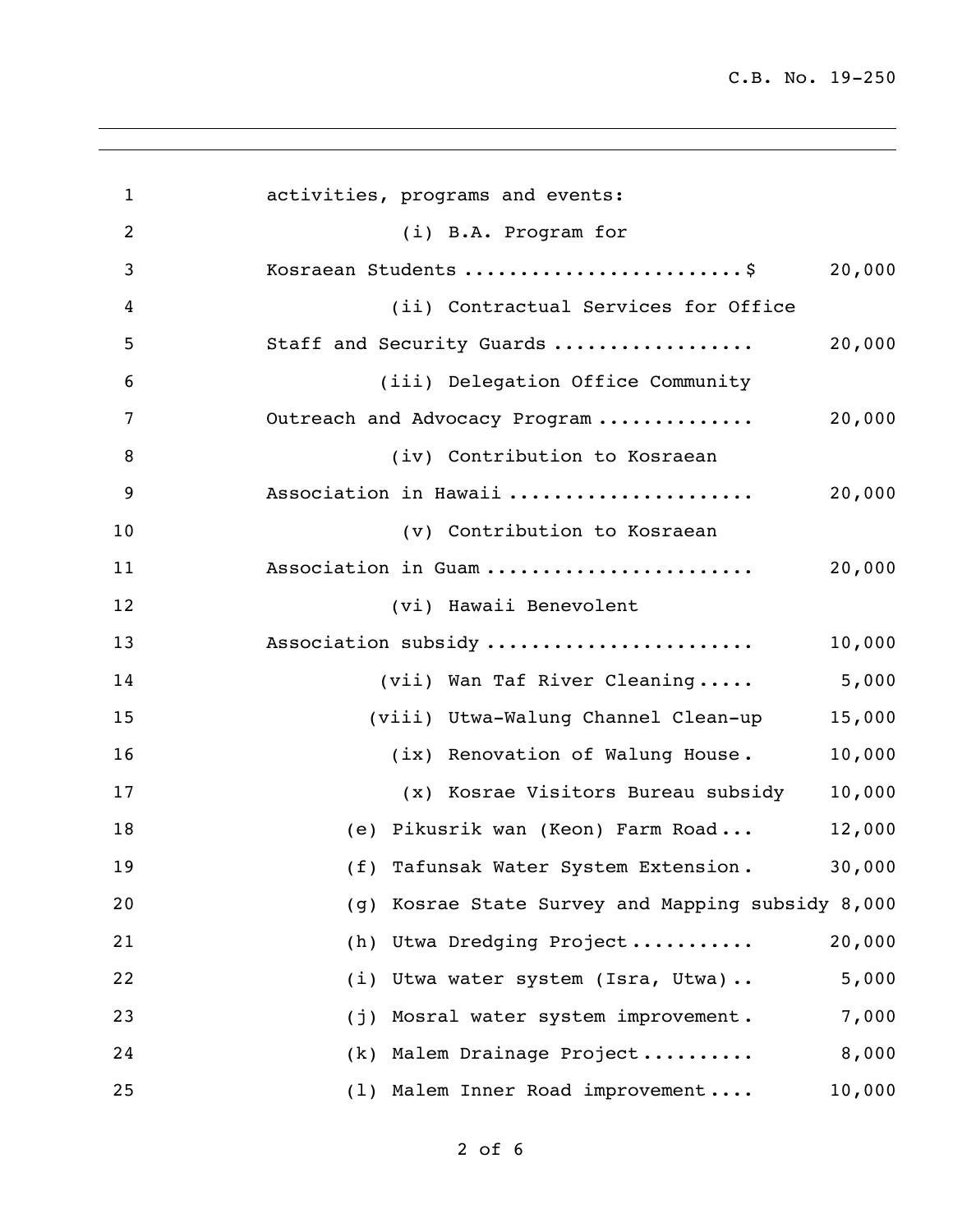C.B. No. 19-250

| $\mathbf{1}$   | (m) Micronesian Teachers Education        |         |
|----------------|-------------------------------------------|---------|
| $\overline{c}$ | Conference hosting \$                     | 12,000  |
| 3              | (n) FSM Finance Conference                | 12,000  |
| 4              | (2) state of Pohnpei 2,750,000            |         |
| 5              | (1) At Large priority projects            | 837,500 |
| 6              | (a) Patch Master Bag                      | 25,000  |
| 7              | (b) PTA equipment/vehicle                 | 150,000 |
| 8              | Nan Welin Pehleng road paving<br>(C)      | 50,000  |
| 9              | Enipein Pah road paving<br>(d)            | 50,000  |
| 10             | (e) Kepine, Kitti road paving             | 50,000  |
| 11             | (f) Pihs, Madolenihmw road paving         | 50,000  |
| 12             | Sokehs Pah Church road paving<br>(q)      | 50,000  |
| 13             | (h) Nan Koapwarenmen, Madolenihmw         |         |
| 14             | road paving                               | 50,000  |
| 15             | (i) Sokehs Island circumferential         |         |
| 16             | road paving                               | 50,000  |
| 17             | (j) Nanpohnmal road paving                | 50,000  |
| 18             | (k) Nanpil road paving and retaining wall | 50,000  |
| 19             | (1) Seinwar Catholic Church road paving   | 30,000  |
| 20             | (m) Lohd pah/Lohd powe road paving        | 50,000  |
| 21             | Metipw road paving<br>(n)                 | 50,000  |
| 22             | (o) Tewen road paving/maintenance         | 50,000  |
| 23             | Pohnpei road clean up and<br>(p)          |         |
| 24             | landscaping supplies                      | 32,500  |
| 25             | (2) Election District No. 1               |         |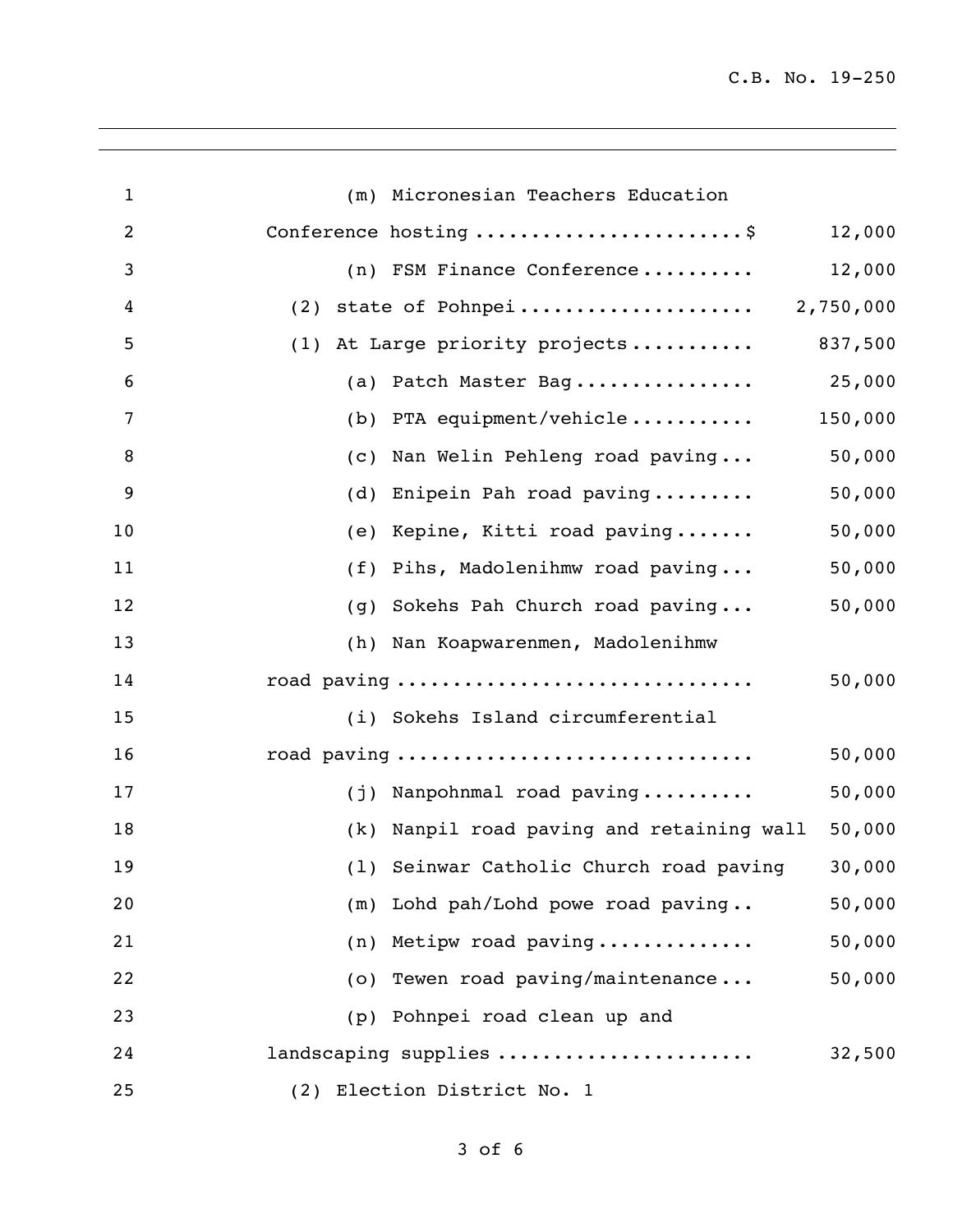C.B. No. 19-250

| $\mathbf{1}$   | priority projects \$                  | 637,500 |
|----------------|---------------------------------------|---------|
| $\overline{2}$ | (a) Sokehs Island Circumferential     |         |
| 3              | road paving                           | 300,000 |
| 4              | Road maintenance<br>(b)               | 60,000  |
| 5              | Nanpohnmal road paving<br>(C)         | 80,000  |
| 6              | Private Schools needs<br>(d)          | 50,000  |
| 7              | Channel/shoreline cleanup<br>(e)      | 10,000  |
| 8              | Cleaning equipments/parts<br>(f)      | 7,500   |
| 9              | Paies power needs<br>(q)              | 30,000  |
| 10             | (h) Purchase of pre-paid water meters | 50,000  |
| 11             | (i)<br>Water Catchment ED1            | 28,000  |
| 12             | (j) Pohnpei International Airport     |         |
| 13             | furniture & fixture                   | 12,000  |
| 14             | (k) LED Street lights                 | 10,000  |
| 15             | (3) Election District No. 2           |         |
| 16             | priority projects                     | 637,500 |
| 17             | (a) Nanwelin Pehleng road paving      | 50,000  |
| 18             | (b) Kotouwar Road upgrade             | 30,000  |
| 19             | (c) Dioan Water System                | 20,000  |
| 20             | Elielwi (Madol) road paving<br>(d)    | 40,000  |
| 21             | Nansalohi water system<br>(e)         | 20,000  |
| 22             | Rohi Water System/road paving<br>(f)  | 50,000  |
| 23             | Lohd Pah/Pohnpaip road<br>(g)         | 30,000  |
| 24             | Nanmand (Kitti) Bridge<br>(h)         | 60,000  |
| 25             | Mand (Madol) Access Road<br>(i)       | 20,000  |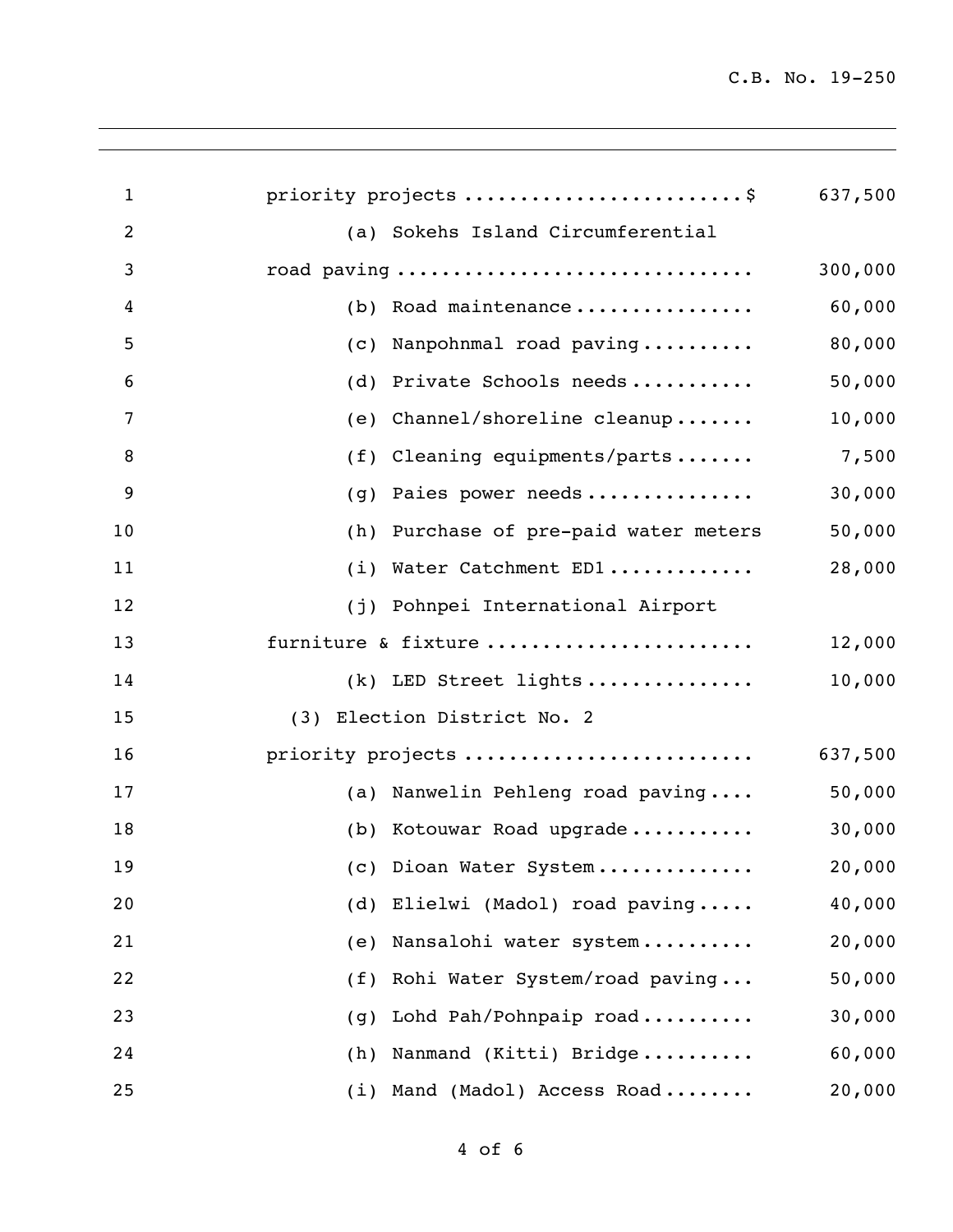| $\mathbf{1}$ | (j)                           | Akahk/Enipos Road paving\$                    | 50,000  |
|--------------|-------------------------------|-----------------------------------------------|---------|
| 2            | (k)                           | Wone Water System upgrade                     | 20,000  |
| 3            | (1)                           | Madol. Ice Plant Road Paving                  | 30,000  |
| 4            | (m)                           | Lukop/Metipw Water Ext                        | 30,000  |
| 5            | (n)                           | Mwoakot (Kitti) Road Paving                   | 50,000  |
| 6            | (0)                           | Toamwoaroahlong Water System                  | 20,000  |
| 7            | (p)                           | Mudok island (Kitti) Boat/Outboard            |         |
| 8            | Motor                         |                                               | 15,000  |
| 9            | (q)                           | Pwoaipwoai Farm Road                          | 12,500  |
| 10           | (r)                           | Seinwar Community Water System                | 20,000  |
| 11           | (s)                           | Ipwitek Community Water System                | 20,000  |
| 12           | (t)                           | Enipein Water System                          | 20,000  |
| 13           | (u)                           | Wapar Community Water System upgrade          | 10,000  |
| 14           | (v) Water Storage, Catchment, |                                               |         |
| 15           | and Supplies                  |                                               | 10,000  |
| 16           |                               | (w) Mwudok Island Solar Street Lights         | 10,000  |
| 17           |                               | (4) Election District No. 3 priority projects | 637,500 |
| 18           |                               | (a) Pwahr, $U$                                | 40,000  |
| 19           |                               | (b) Awak Pah Depression                       | 35,000  |
| 20           | (C)                           | Nanpei - Nampwo, U                            | 81,500  |
| 21           | (d)                           | Nan U Protestant Church culvert.              | 26,000  |
| 22           | (e)                           | Saladak Church bridge wall                    | 15,000  |
| 23           | (f)                           | Adoroi collapsed culvert                      | 15,000  |
| 24           | (g)                           | Meitik Road                                   | 100,000 |
| 25           | (h)                           | Parem Kep Road                                | 100,000 |